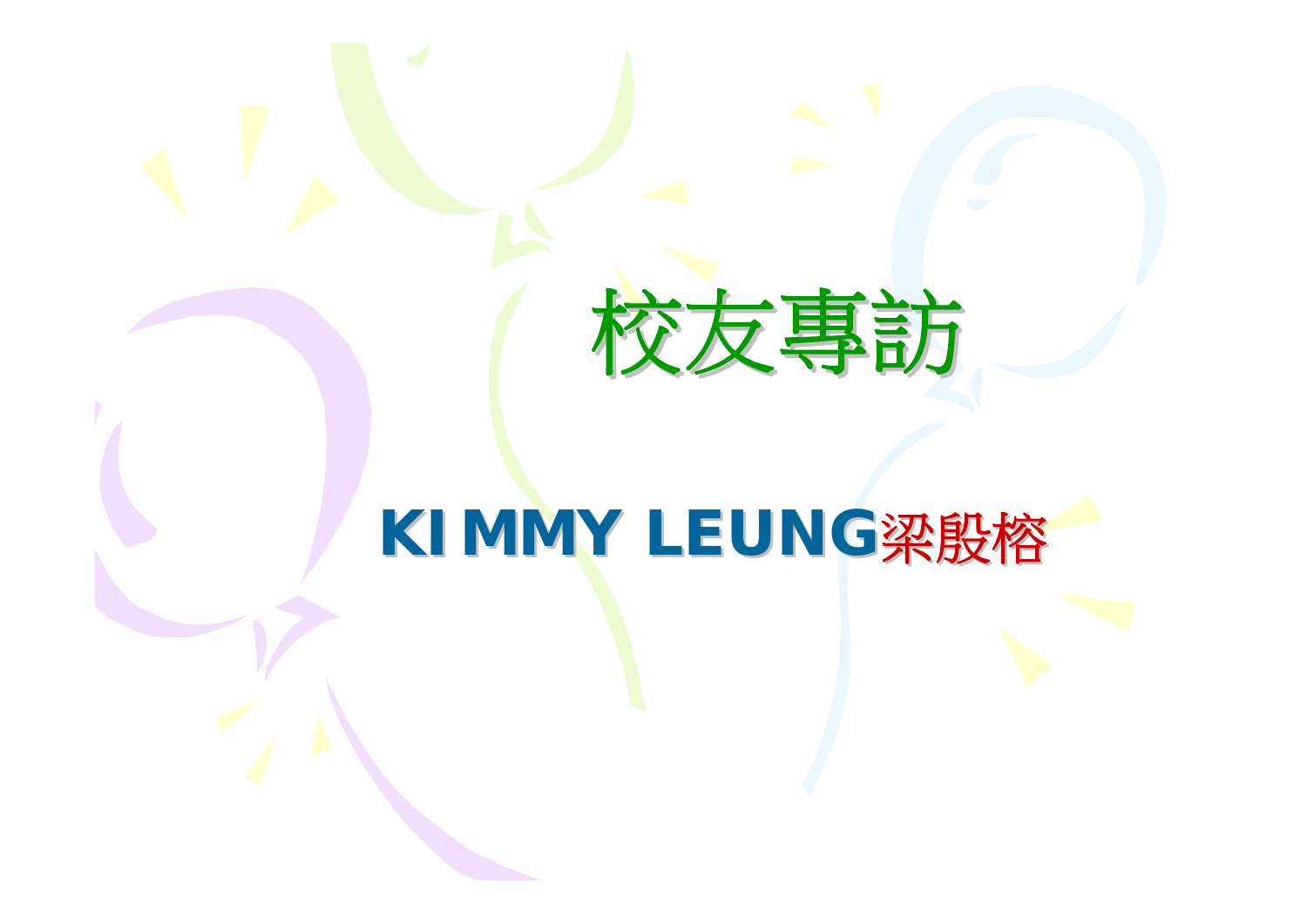

- 1. 獎項
- 中三級
	- 林建忠博士獎學金、英文學科獎、第五十四 屆校際朗誦節中文獨誦及英文獨誦優異(Merit)獎 • 中四級
	- 英文學科獎、班際乒乓球賽冠軍、第五十五 屆校際朗誦節英文獨誦冠軍
	- 中五級 榮譽生金獎

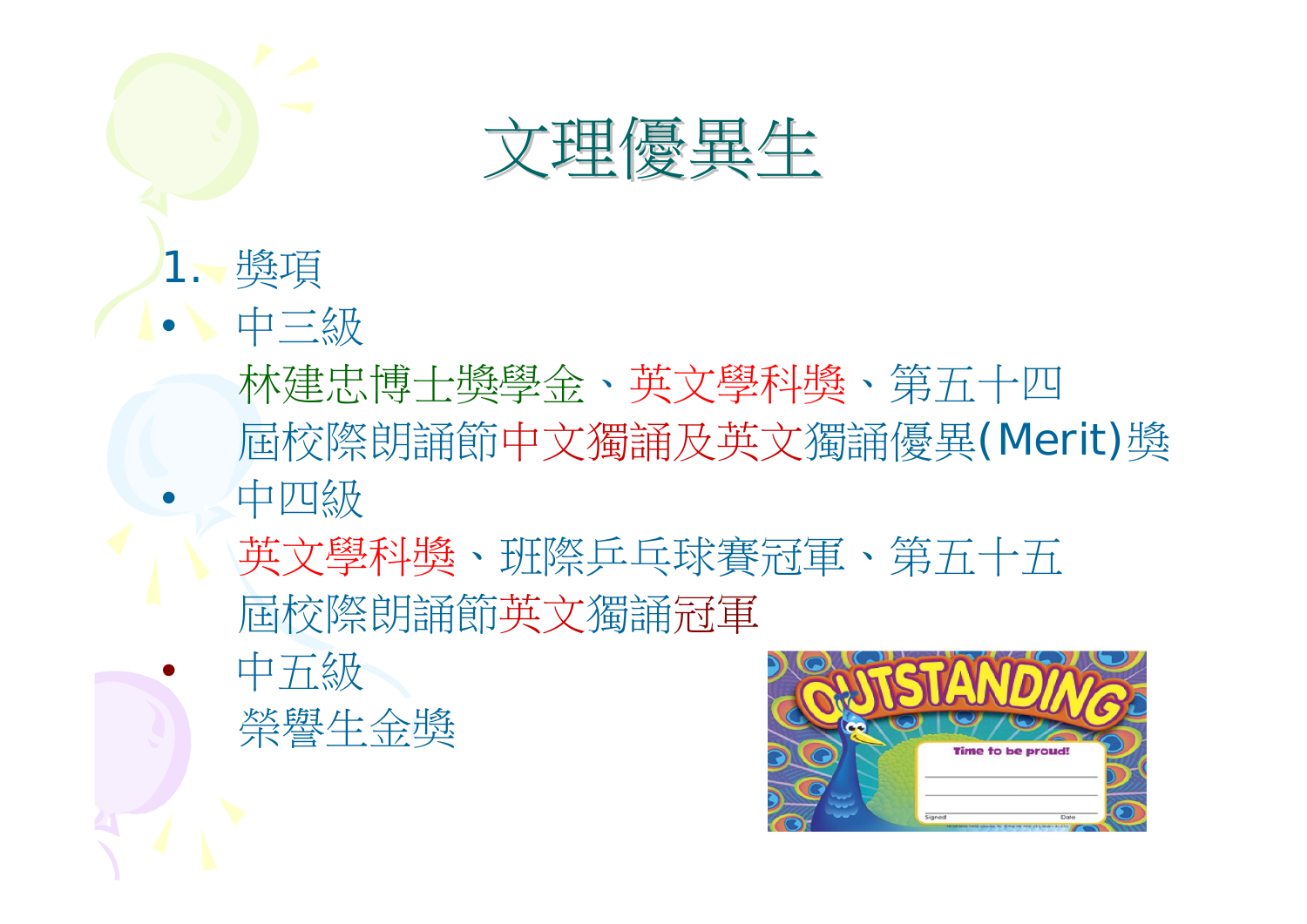

## 2. 其他優異紀錄 • 中五級上學期文科組內名次第一。 • 在文理就讀期間,全無任何缺點、小過或 大過紀錄。

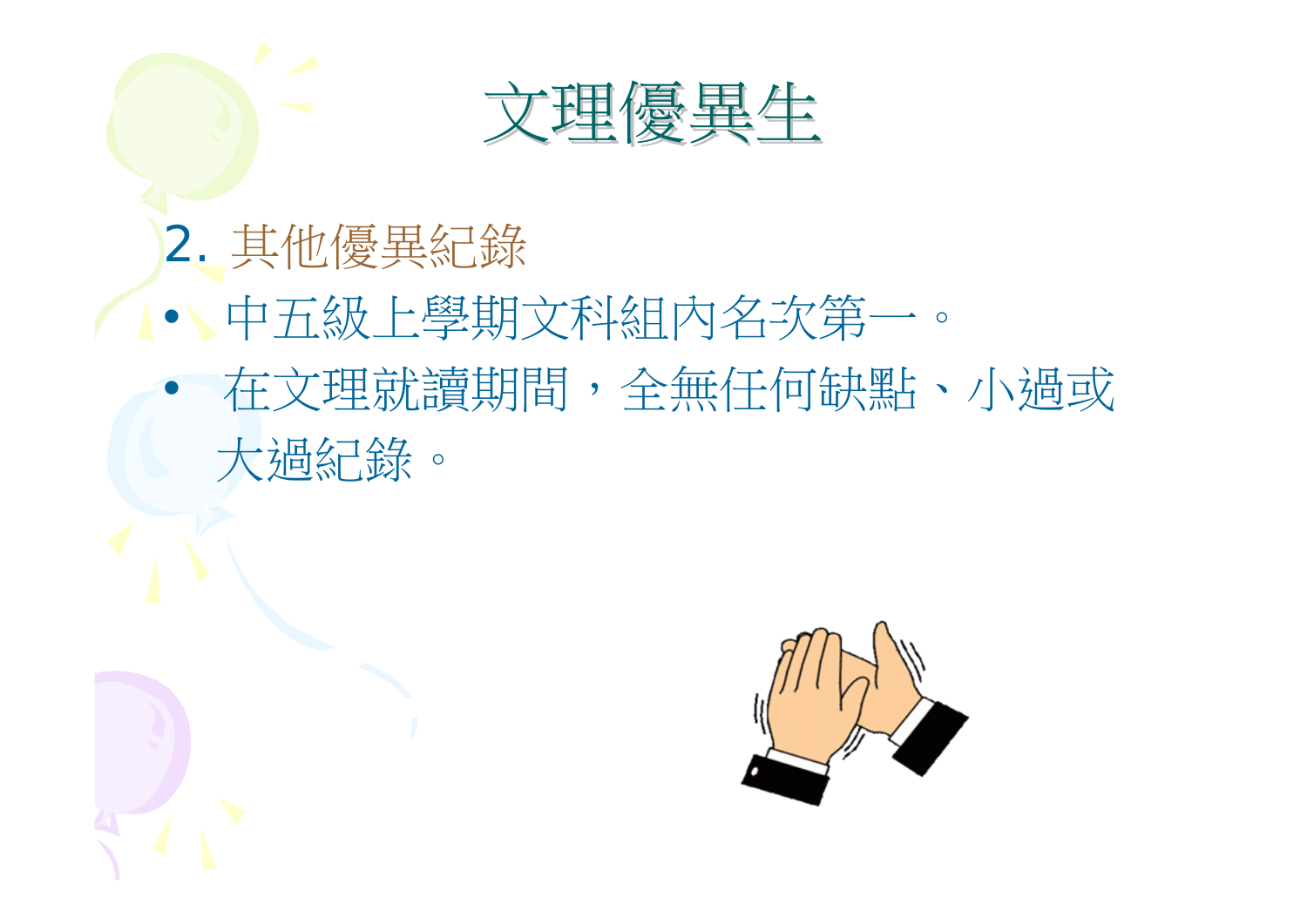

#### 3.五育平衡發展

#### • 中四

全年內參加經常性及非經常性活動、服務、比賽 等項目共22項。學生生活十分精彩。 例子:CYC幹事、英文學會副主席、英文大使、 學生長、圖書館管理員、班代表、地理科科長、 列車加油站,屋邨防火少年精英訓練營等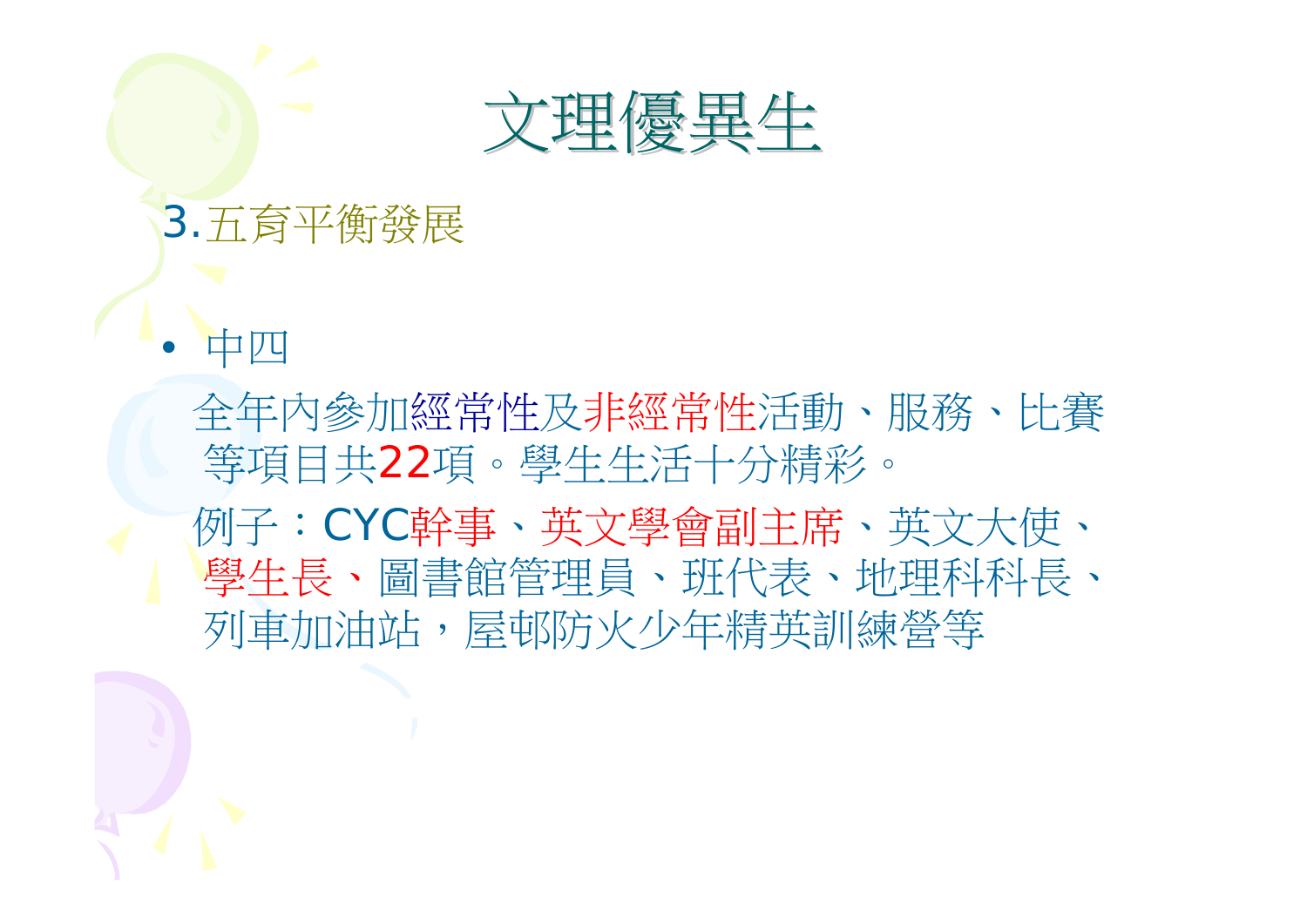職位與工作

#### 1.工作地點:Ovolo Southside

2.酒店類型:精品酒店 (Design Hotel TM 成員。)

3.職位:人力資源主管(Human Resource Officer)

4.主要職責:聘請職員;提供訓練; 處理人事問題。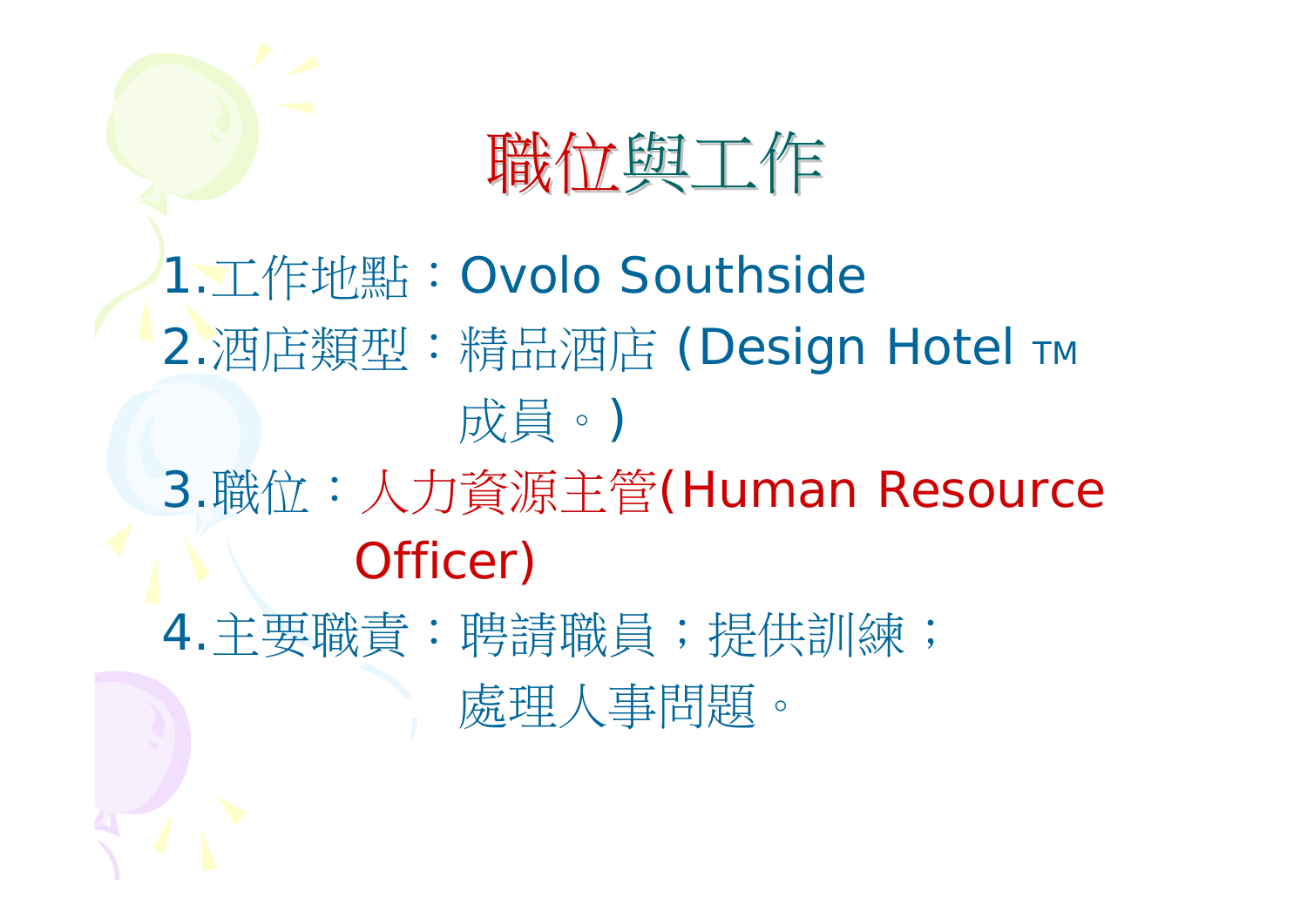# **Ovolo Southside**



 $\circ$   $\circ$ 



ovolohotels.com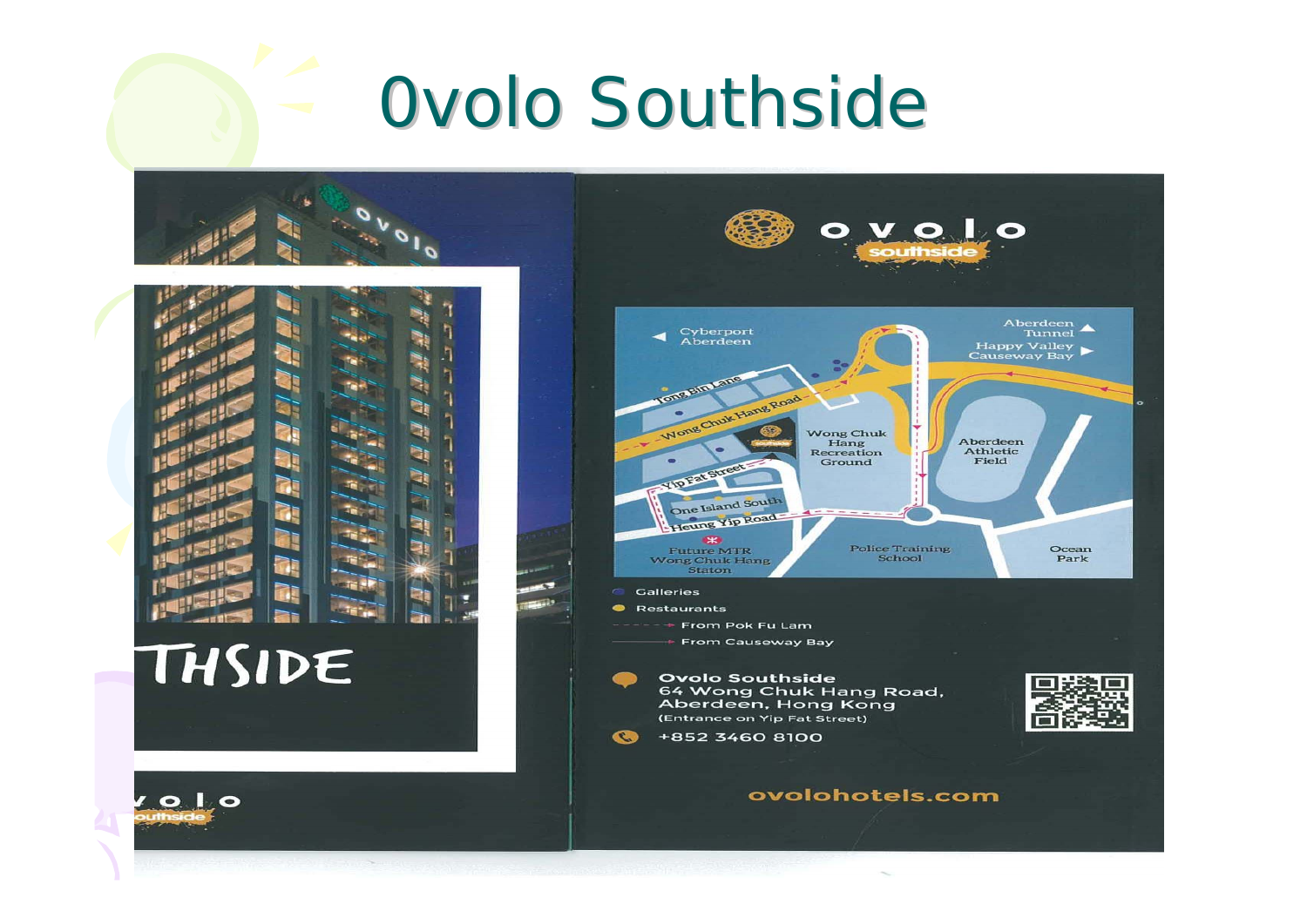# 精品酒店的服務

# FFORTLESS<br>VING



**Free Breakfast** 





**Smoke Free** 



**Free In-room** 

**Mini Bar** 

and Snacks



**Free Social** 

**Happy Hour** 

**Free Superspeed** 

Wi-Fi



Flexible **Check Out** 



**Free Self-laundry** 





**Free Access to Wi-Fi Hotspots Around HK** 



24-hour Gym





**Apple TV** 



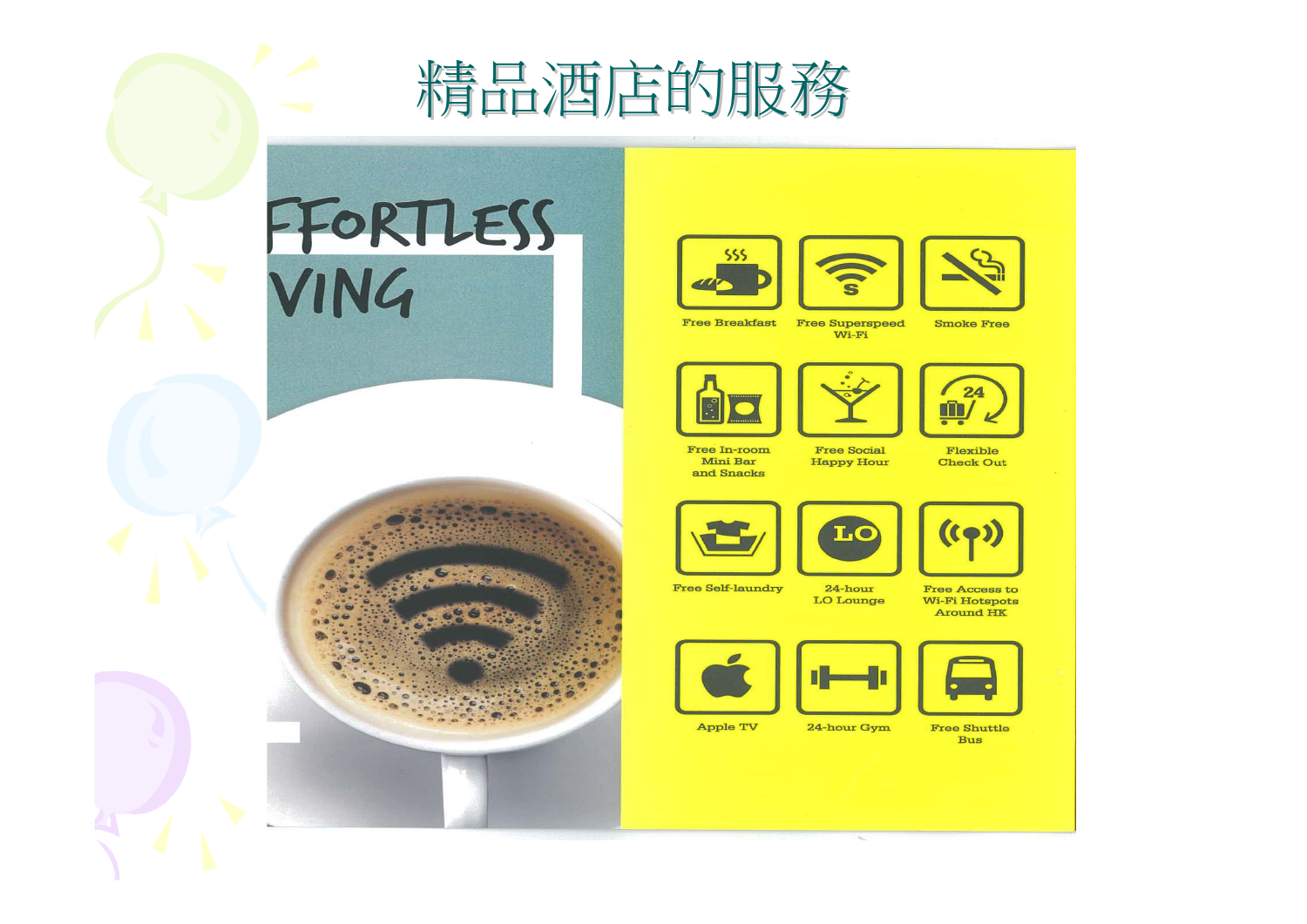# 酒店食店介紹

 $o$   $v$   $o$   $l$   $o$ 

CIRQLE

### SOUTHSIDE ESCAPE. SWEET TUNES & SWEET FOOD

- Live DJ
- · Large open terrace
- . Live international street food
- . BBQ and seafood station
- . Free flow sangria to top it all off

Sat & Sun 12pm - 3:30pm

\$448 / Adult ADD \$150 PER ADULT FOR FREE FLOW **PERRIER-JOUET CHAMPAGNE!** 

THERE'S SOMETHING HAPPENING HERE.

ovolohotels.com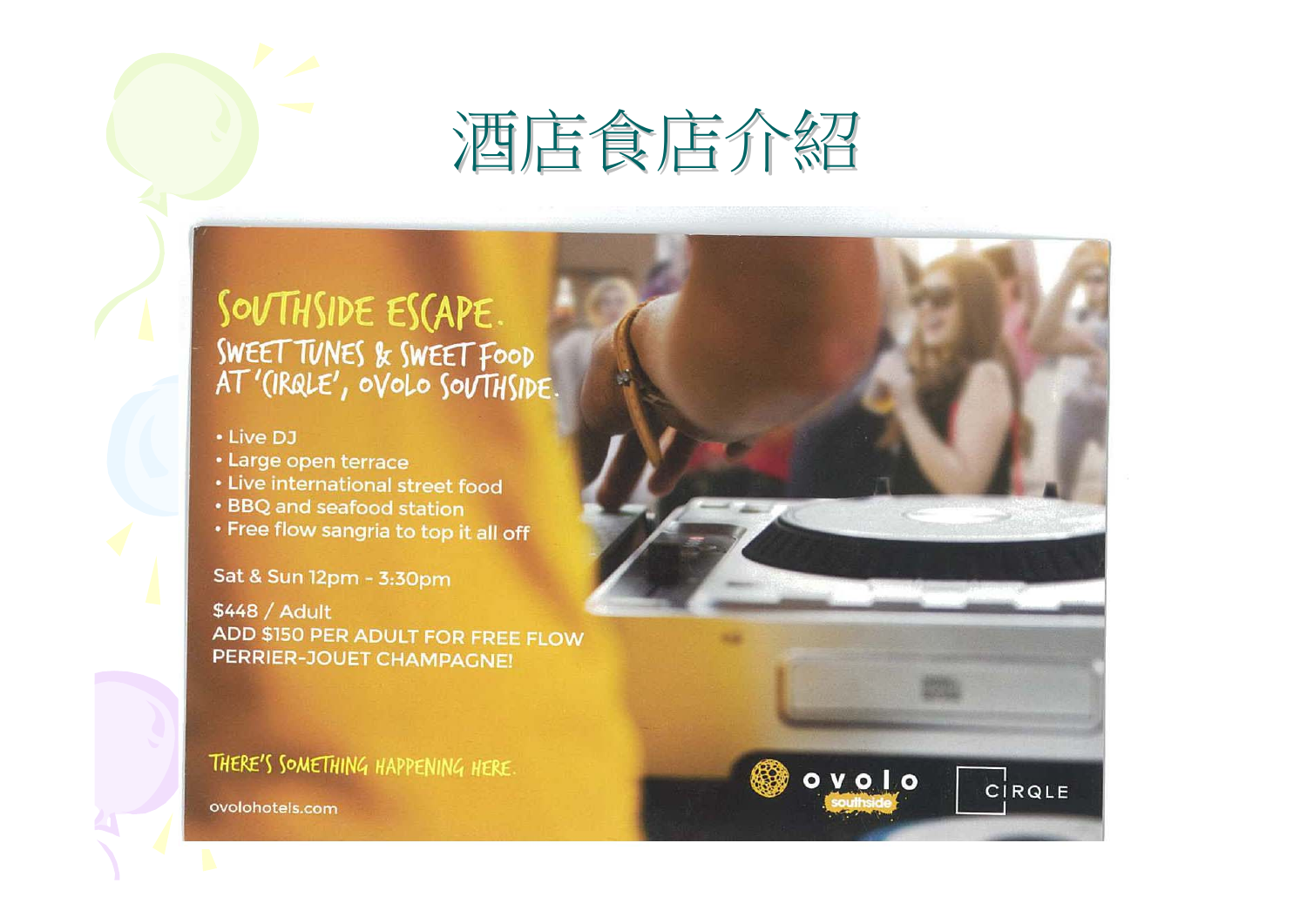



#### **LO LOUNGE**



Ovolo Hotels' signature space for guests to work, mingle, play pool or simply relax with snacks. Take in all-day nibbles and drinks within sleek industrial designs, order something off the bar menu, and return in the evening from 6-8pm for Free Happy Hour!

#### 24-Hour Gym



Keep fit at our 24/7 gym. Fully equipped with cardio, weights, TRX, yoga mats and more. All you need to feel good and look good.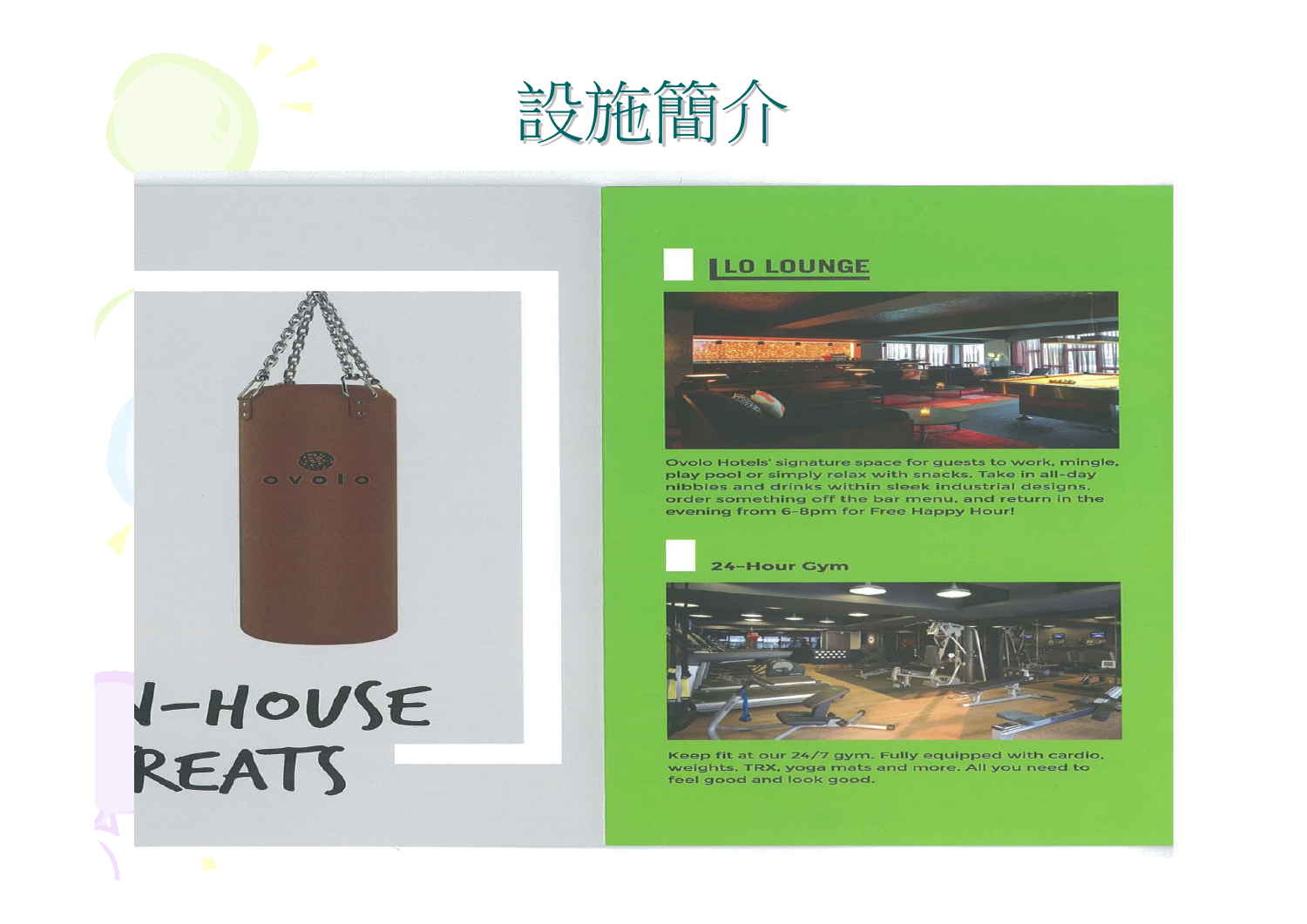



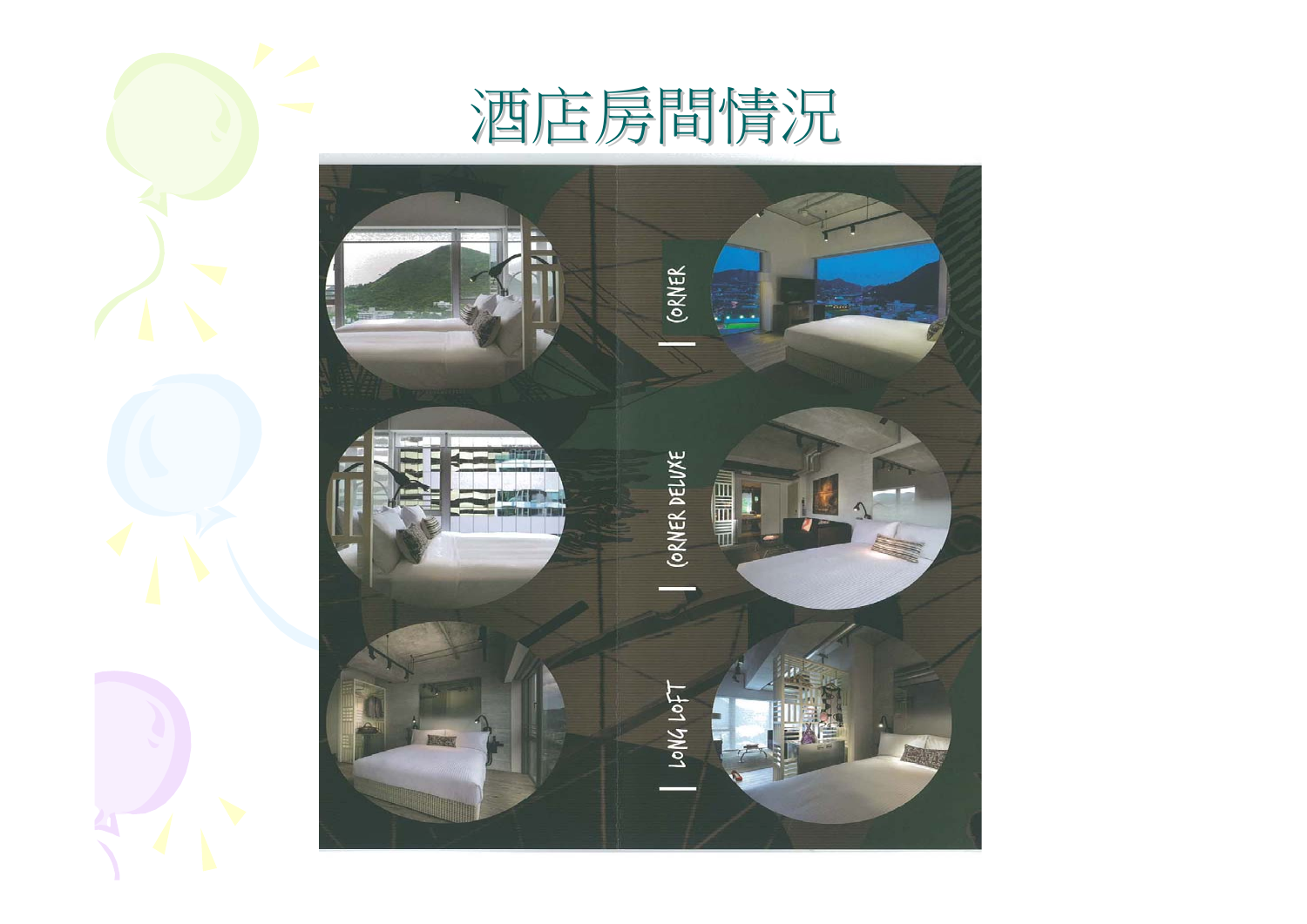# Kimmy僱用的員工表現

### • 住客的回應 (節選自酒店網頁)

1 We recently stayed in this newly opened hotel and loved the friendly staff, cool interior and unstuffy approach. Best bits were the funky lobby, the pool table, the view, the location, the delicious and innovative food! The staff were amazing and managed to be friendly and exceptionally professional at the same time.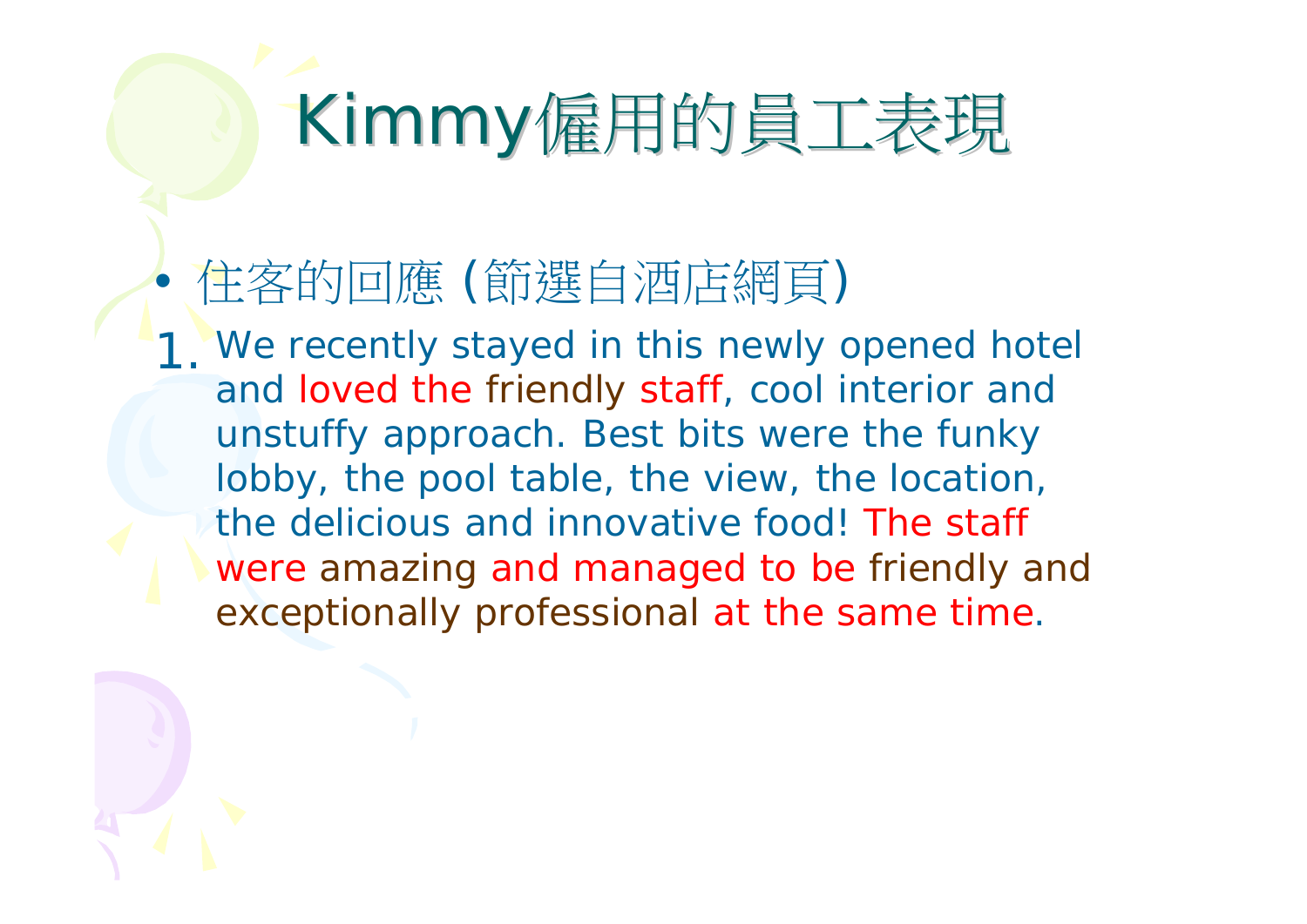# Kimmy僱用的員工表現

- 2. "Excellence Beyond Words"
- This cool and uber-stylish hotel is a gem in Hong Kong. Forget the hustle and bustle of fast paced Hong Kong city and head to Ovolo Southside. Upon arrival, we were greeted by friendly and hospitable service staff who are all ready to offer advice to any enquiries. The room size is decent by HK standard. Despite the size, it is packed with so many goodies that is not seen in any hotel I have visited.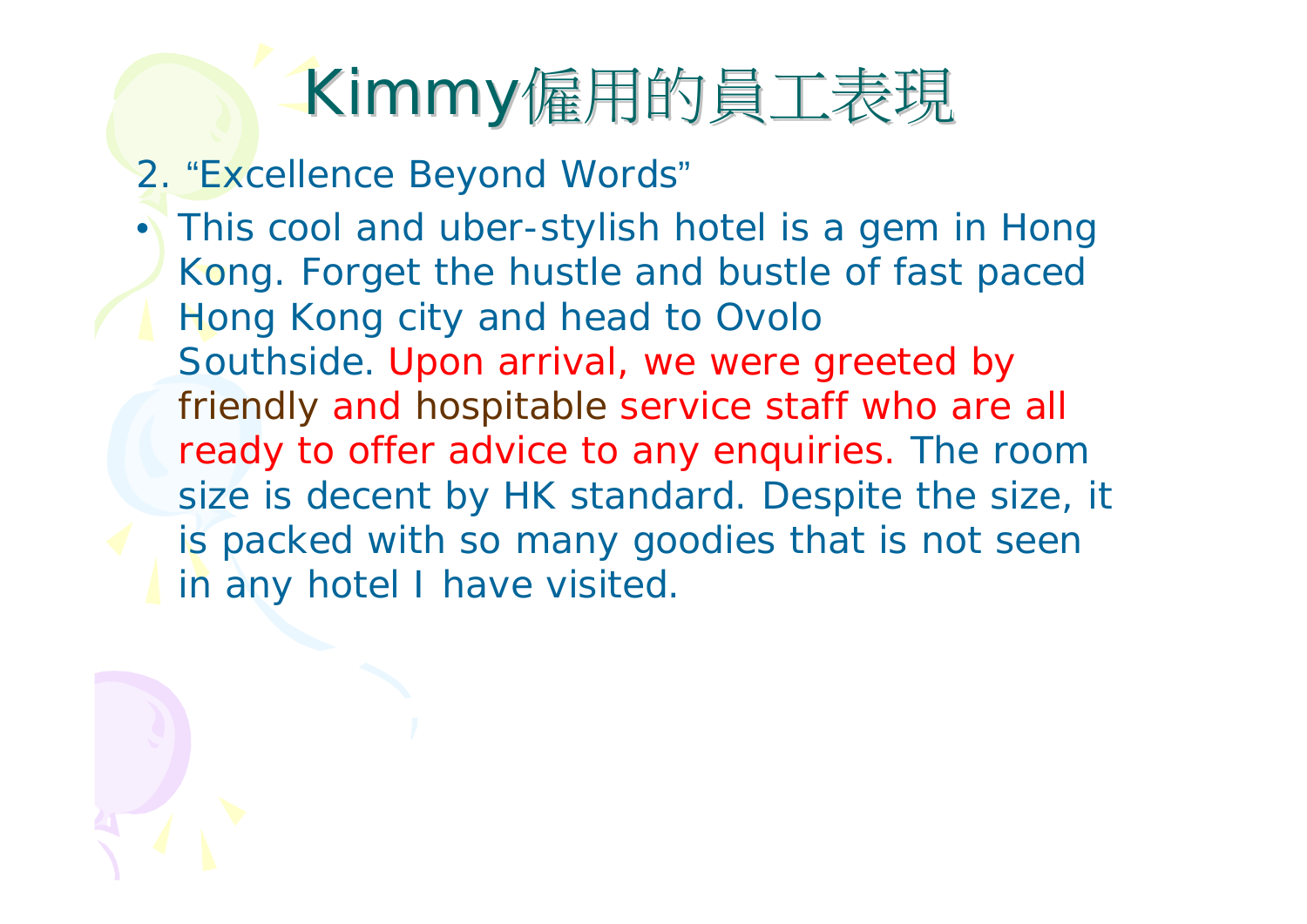# Kimmy僱用的員工表現

3. "Great hotel, edgy location"

I stayed here for a night while I was in Hong Kong for business - what a cool hotel. The staff were great, the room amazing with the floor to ceiling windows, comfy bed and I loved the roof top bar. I really appreciated that wi-fi, breakfast, mini bar, self laundry and more were all included in the rate!

Lots of very cool art galleries close by, I even went for a walk on the beach only moments from the hotel.